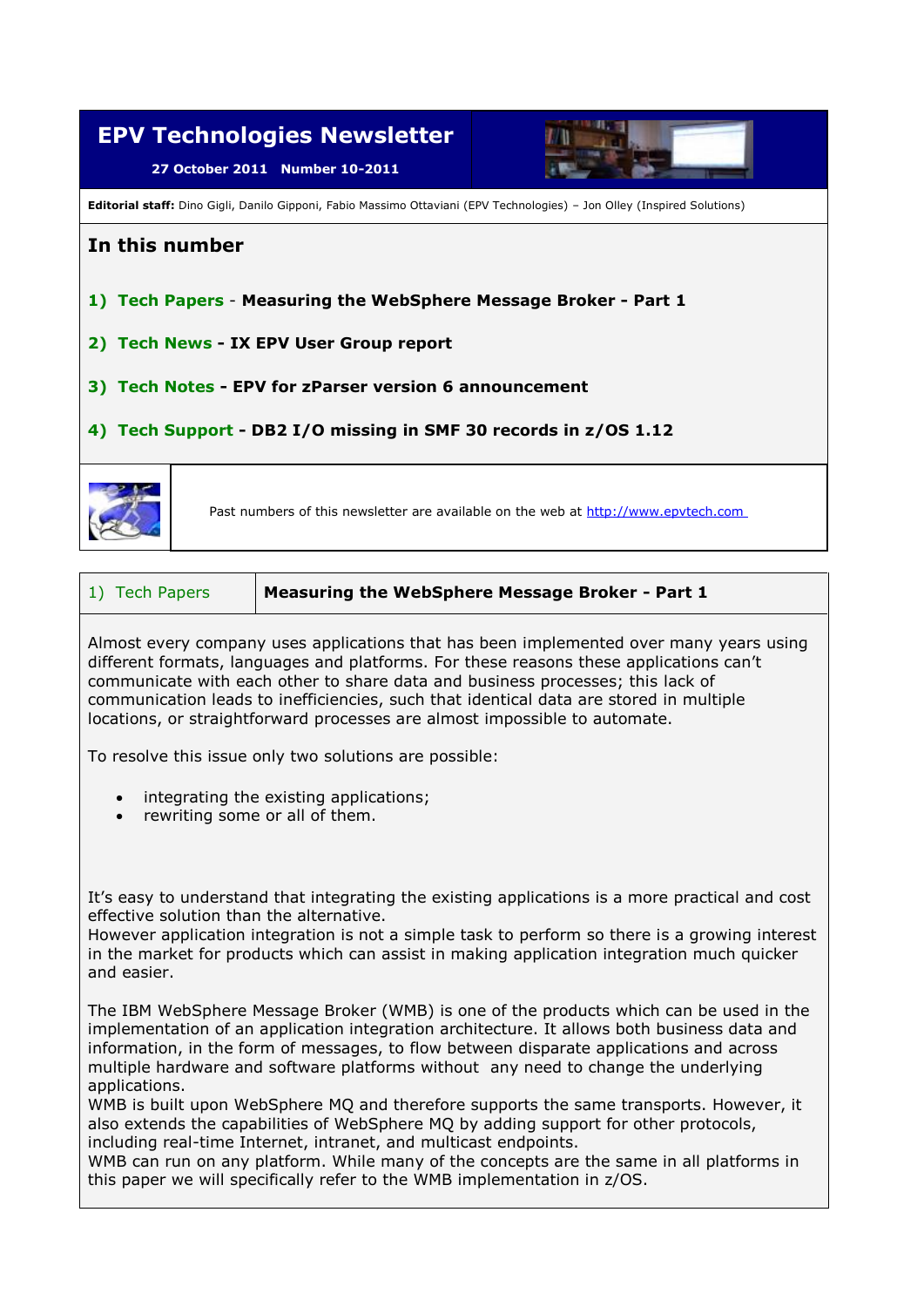After a short introduction to WMB concepts and how its runtime architecture shows in a z/OS environment, we will discuss the metrics available to control and tune WMB performance. A real life example will also be discussed.

*If you want to receive the paper you can reply to this e-mail writing* "**Measuring the WebSphere Message Broker - Part 1**" *in the subject* 

| 2) Tech News                                                                                                                                                                                                                                                                                                                                                                                                                                                                                                                                                                                                                                                                                          | <b>IX EPV User Group report</b> |  |  |
|-------------------------------------------------------------------------------------------------------------------------------------------------------------------------------------------------------------------------------------------------------------------------------------------------------------------------------------------------------------------------------------------------------------------------------------------------------------------------------------------------------------------------------------------------------------------------------------------------------------------------------------------------------------------------------------------------------|---------------------------------|--|--|
| On October 11th we had our ninth user group, with around 50 participants from various<br>countries.<br>EPV presented our development plans and the new versions of EPV for DB2 and EPV zParser,<br>showing many new reports and features.                                                                                                                                                                                                                                                                                                                                                                                                                                                             |                                 |  |  |
| The core of the conference were the interesting papers presented by EPV customers:                                                                                                                                                                                                                                                                                                                                                                                                                                                                                                                                                                                                                    |                                 |  |  |
| Fiducia, a German customer, focused their presentation on the advantages they got<br>$\bullet$<br>from EPV compared to online monitors (that are absolutely needed but solve different<br>issues);<br>UBISS, the service company of one of the biggest Italian banks, showed how they<br>$\bullet$<br>take data from EPV zParser every hour to feed their "tableau de board" application<br>that is used by all the management to control the service delivery;<br>Intesasanpaolo Group Services, another huge bank in Italy, presented their migration<br>$\bullet$<br>project from SAS/ITRM to EPV technologies; here the focus was on the amount of<br>SMF data moved daily, which is around 1 TB. |                                 |  |  |
| In the afternoon Fabio closed the day with a technical paper, showing that also in an area<br>such as batch job analysis, where everything is given for granted, there are still many things<br>to learn and understand.                                                                                                                                                                                                                                                                                                                                                                                                                                                                              |                                 |  |  |
| We look forward to next year, for the 10th User's Group.                                                                                                                                                                                                                                                                                                                                                                                                                                                                                                                                                                                                                                              |                                 |  |  |

| 3) Tech Notes<br><b>EPV for zParser version 6 announcement</b> |  |
|----------------------------------------------------------------|--|
|----------------------------------------------------------------|--|

A beta version of EPV for zParser V6 is now ready. Product GA is planned by mid December 2011.

The most important new features are:

a) improved error management;

b) user exits;

c) improved agents flexibility;

d) new records support.

a) Improved error management allows to handle events such as network disconnections, DataBase server disconnections, DataBase missing space.

When one of these events happens zParser automatically:

- rollbacks data loaded before the error, thus avoiding partial data insert in the DataBase; - recycles files in error trying to read them again.

Information and errors (with detailed instructions of what is needed to recover the error) are logged in Windows Event Viewer or in Unix/Linux system Log.